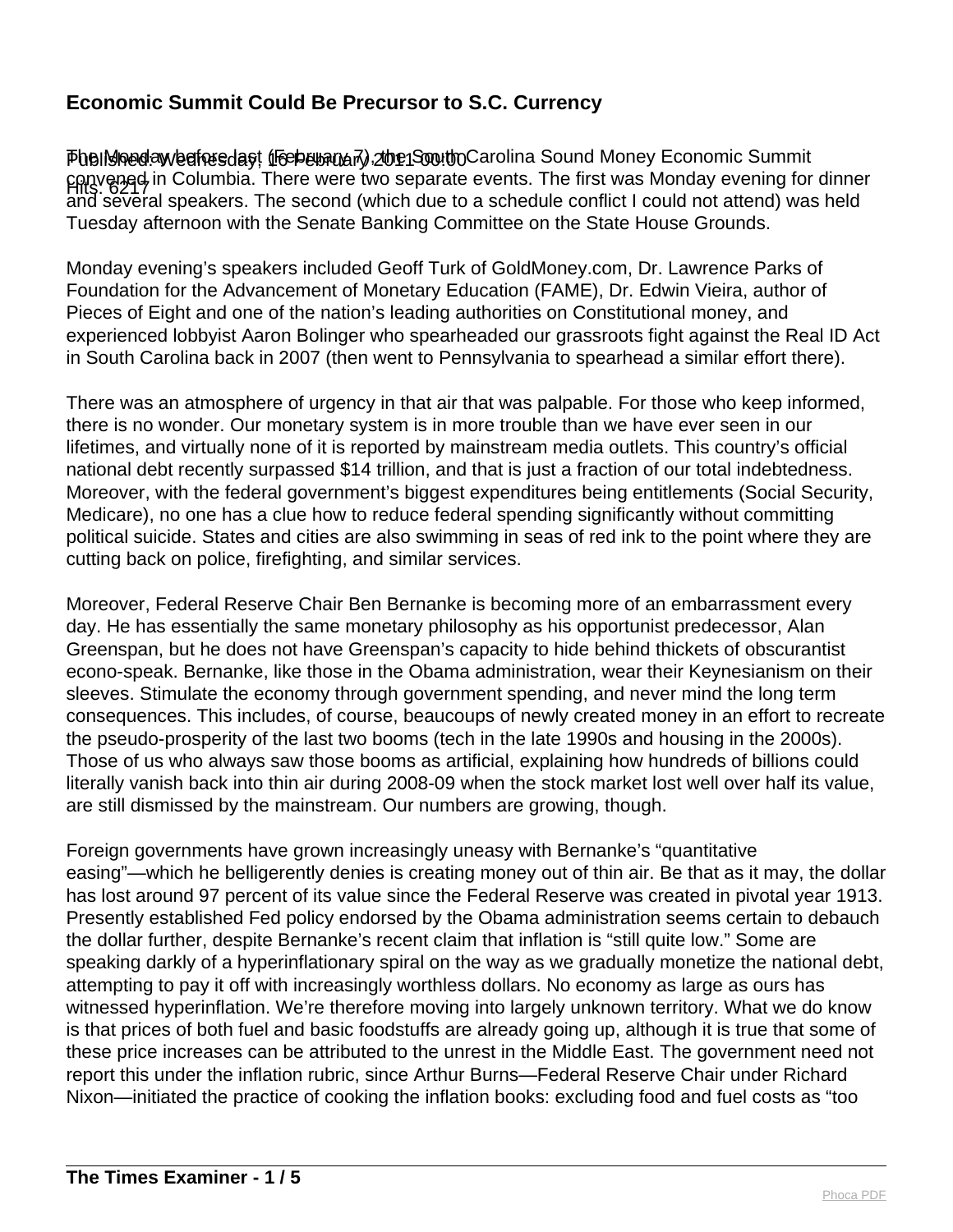Publishe and thus a divided a thus in the beat and the main essentially constant even as these go through the roof. (It kind of makes you wonder: is dishonesty built right into the job<br>Hits: 62, 1 description of Federal Reserve Chair?)

I believe that if more people understood just how much trouble we are in, they would take to the streets no less than did the Egyptians. This would especially be true if mainstream media outlets bothered to report that the International Monetary Fund was promoting scrapping the dollar as the world's reserve currency, in favor of its "special drawing rights" (SDRs). SDRs, originally created in 1969, are potential claims on the currencies of IMF members. They are capable of being converted into whatever currency a borrower requires. IMF managing director and super-elitist Dominique Strauss-Kahn is really pushing this. The latest report was issued just last Thursday. The IMF is also proposing issuing SDR-denominated bonds and suggested that oil and gold could be priced in SDRs instead of U.S. dollars.

It should be clear that such a move will only perpetuate the mistakes central banks are making now at a global level. Fred Bergsten, director of the super-elitist Peterson Institute for International Economics (named for Peter Peterson, former president of the Council on Foreign Relations), said at a conference in Washington that IMF member nations should agree to create \$2 trillion worth of SDRs over the next few years. He said this will "diversify the system." What it will do is set the stage for even more havoc wreaked on future generations.

What the IMF is promoting has been talked about behind closed doors for almost a year now—putting us on a road that would ultimately lead to the end of the dollar's status as the world's reserve currency without facing the fundamental false premise here: no one can create genuine sustainable wealth out of nothing. We are seeing this premise in action with the slow, agonizing decline of trust in the dollar. Late last year, China and Russia signed an agreement to do business with one another in their own currencies instead of dollars. The end of the dollar's status as the world's reserve currency will be the next great economic shock to hit this country. As dollars become increasingly worthless with no one's wages or salaries going up, we are looking at a relatively sudden drop in our already declining standard of living and potential civil unrest if enough people figure out what is going on. All that will be required for this is a good organizer—and there are plenty of long-term unemployed people with nothing better to do.

Some South Carolinians believe the time has come to prepare for the inevitable collapse of the dollar system by educating ourselves about sound money which, traditionally, has always consisted of precious metals (gold and silver primarily) or been backed by them. We have to know, specifically, what went wrong; and we have to charge a course that would fix the problems without simply quick-fixing them.

What went wrong is that the process of fractional reserve lending literally creates money out of nothing—with the banks then charging interest on it! The bankster cabal—at the core of those I call the Western superelite—has been enriching itself at the expense of the rest of us at least since the 1690s with the founding of the Bank of England, and probably longer. The U.S. never freed itself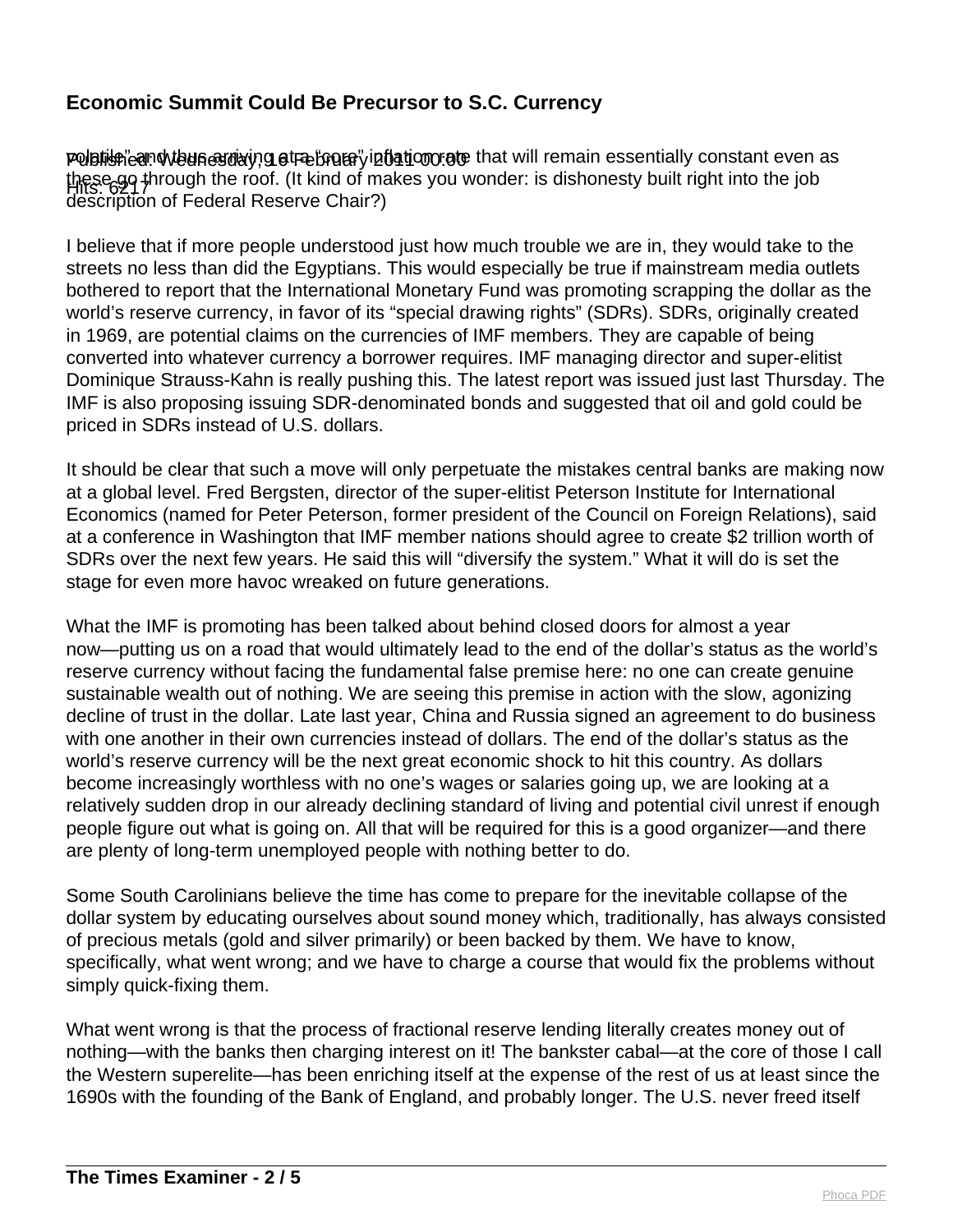Publisheep witst hestlayg 18 February izt president George Washington allowed Alexander Hamilton to create the first Bank of the United States, it was clear to Thomas Jefferson that we were on the<br>Hits: 6217 wrong road. He penned countless paragraphs warning anyone who would listen about the dangers of central banking and fiat money. U.S. history since has seen a number of pivotal years, I call them. I already mentioned 1913, the year the Federal Reserve was put in place. Another occurred in the 1940s, with the creation of the Bretton Woods system that made the dollar the world's reserve currency, pegging the dollar to gold and other currencies to the dollar. The third was 1971, when (on August 15) Richard Nixon scrapped this system and severed all ties between the dollar and gold. Since then the dollar has been a fiat currency only—currency backed only by legal tender laws and the willingness of the public to use it as a medium of exchange. The telos of fiat currencies, unfortunately for us, is inflation and eventual collapse, as their value moves toward the cost of producing them, which is zero.

What can we do to minimize the damage that will be done if the dollar ceases to be the world's reserve currency, or if as come believe is now inevitable, it collapses? This is where the S.C. Sound Money Commission comes in, and also a new bill before the South Carolina General Assembly. Speakers at the S.C. Sound Money Commission addressed the possibility of sound, gold-backed alternative currencies. Geoff Turk, for example, spoke to us via live video feed from London and introduced us to his very impressive Digital Gold Currency (DGC) system. DGC may be understood as an electronic manifestation of physical gold. DGC is geared for an economy based on sound money in an Internet age, as it could be used on a small scale within a small community or for transactions with sellers or buyers on other continents. The key advantage of the DGC system is that it enables individuals or communities to conduct transactions without reliance on a financial institution. On a global scale, it would put the banksters out of business!

Lawrence Parks, director of FAME, also urged a revisiting of the structure of our international monetary system from the ground floor up. On his website, he observes that the financial sector—the banksters—are fundamentally in conflict with, e.g., manufacturing firms who are actually making things. The latter want monetary stability of exchange rates. But because a significant fraction of financial entities' profits derive from "trading," they prefer volatility in exchange rates: the greater the volatility, the more money the banksters make! Also, with the dollar having been the world's reserve currency, this means that foreign powers (e.g., China) need to accumulate dollars. The most efficient way for them to do that: export more than they import. Thus foreign countries—often far more corporatist than America is—have an incentive to create the large trade imbalances we see. There is a strong incentive for good-paying manufacturing jobs to leave the U.S. for China. The solution: reforming our monetary system will be a necessary condition for any real revival of the U.S. economy, although the continued printing of unbacked fiat dollars may create the false impression of "recovery" here—for a while.

Some of these reforms may consist in the creation of new currencies. South Carolina may be about to study these prospects. A new bill introduced into the State Senate by Lee Bright (R-Spartanburg) would establish a committee to study whether this state should create its own currency, an alternative to the dollar, consisting of gold and silver coins. Other states, including Georgia, Virginia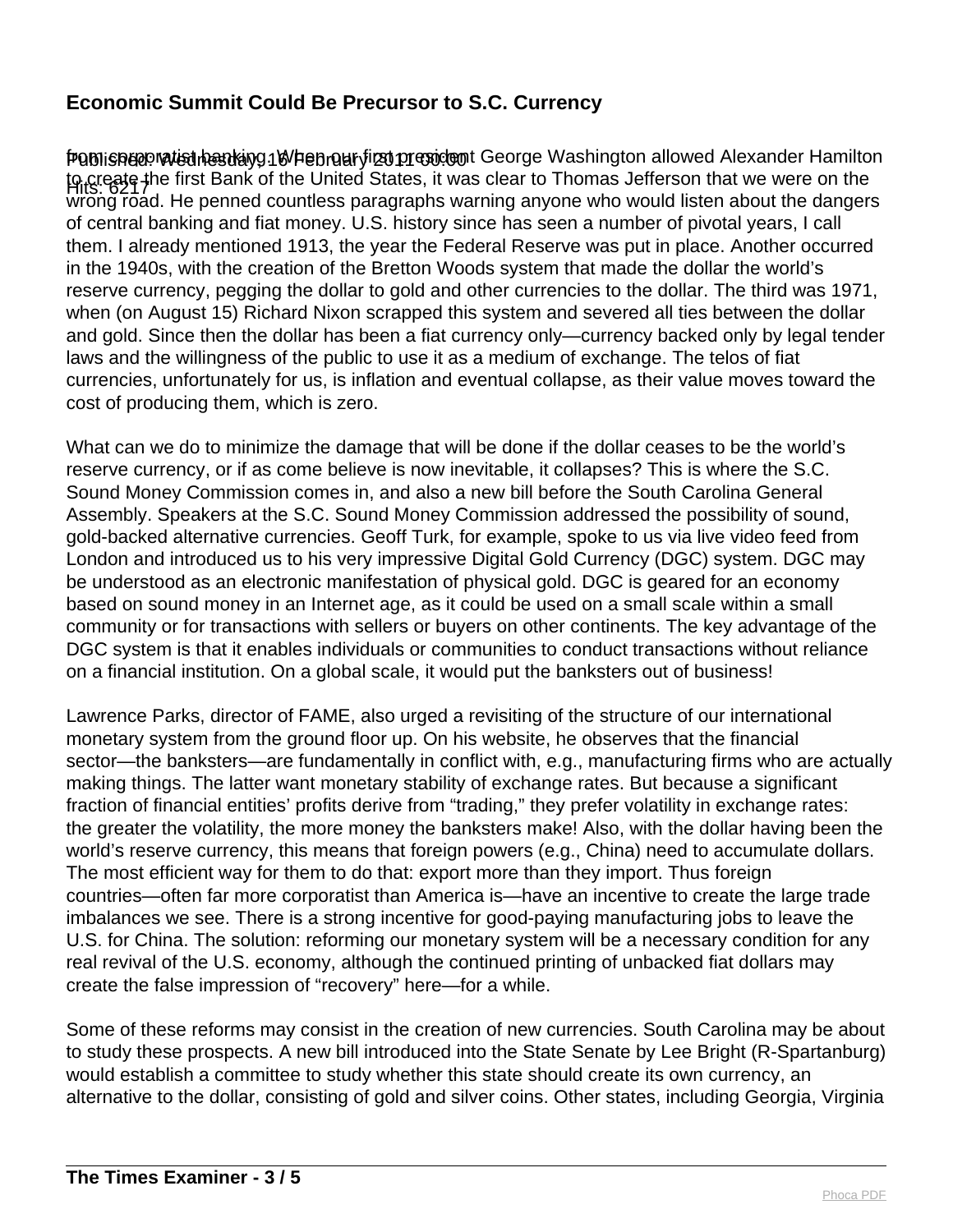Publil inso unicanes say on tinta setting up alternative currencies. The bill would authorize Hits: 6217 creating an eight-member panel, four members appointed by the Speaker of the House and four by the President Pro Tem of the Senate. Sen. Bright told a recent interviewer, "I got concerned that the government, or the Federal Reserve might make an attempt to monetize the debt through inflation and folks that have saved all this time would obviously be the ones that would be hurt the most. So if folks wanted to have an opportunity, through gold and silver at a state level, like they're looking at in Virginia, like they're looking at in Georgia, like they're looking at in Missouri, I wanted to make sure that South Carolina was not left behind," he says.

Dr. Vieira has explained on numerous occasions how laws could be enacted, and how a statesponsored commission could be created, with the goal of setting up gold and silver as an alternative currency. The idea is not to replace dollars; initially gold and silver would be currencies in use alongside dollars, but as the dollar collapses, gold and silver would become a replacement currency and a potential reservoir of economic stability.

There are, of course, people who will dismiss this as a whacko effort. Some will contend that the Constitution only authorizes the federal Congress to establish a currency. The answer is that in 1913, the federal government effectively relinquished this responsibility to private banking entities, and that in terms of

the honesty and long-term sustainability of our money system, it has been all downhill ever since. A key point is that a remedy must be introduced at the state level, not at the Federal Reserve level or by Congress, both of whom are the main culprits in bringing on our present crisis. The response of the Federal Reserve to the economic and monetary crisis will be still more "quantitative easing" further exacerbating the problem. And by the way, when did defenders of federal power grow interested in what the Constitution says?

Others will contend that a state currency could never succeed, and that we would do better to get spending under control. Unfortunately, defenders of the monetary status quo again seem unable to exercise any leadership in showing how to do that, as opposed to exacerbating the problems. And every day we get closer to something many observers now believe is inevitable—the dollar's demise. It is not a matter of if, say these observers, it is a matter of when. The time to begin preparations is now.

--------------------------------------------

Steven Yates has a Ph.D. in philosophy and teaches the subject at a college in Upstate South Carolina. He is the author of the books Civil Wrongs: What Went Wrong With Affirmative Action (1994) and Worldviews: Christian Theism versus Modern Materialism (2005), and also of numerous articles in the professional journals of his discipline, in print media, and online. His newest book, almost completed, will be entitled Four Cardinal Errors: Reasons for the Decline of the American Republic. He lives in the Upstate region of South Carolina.